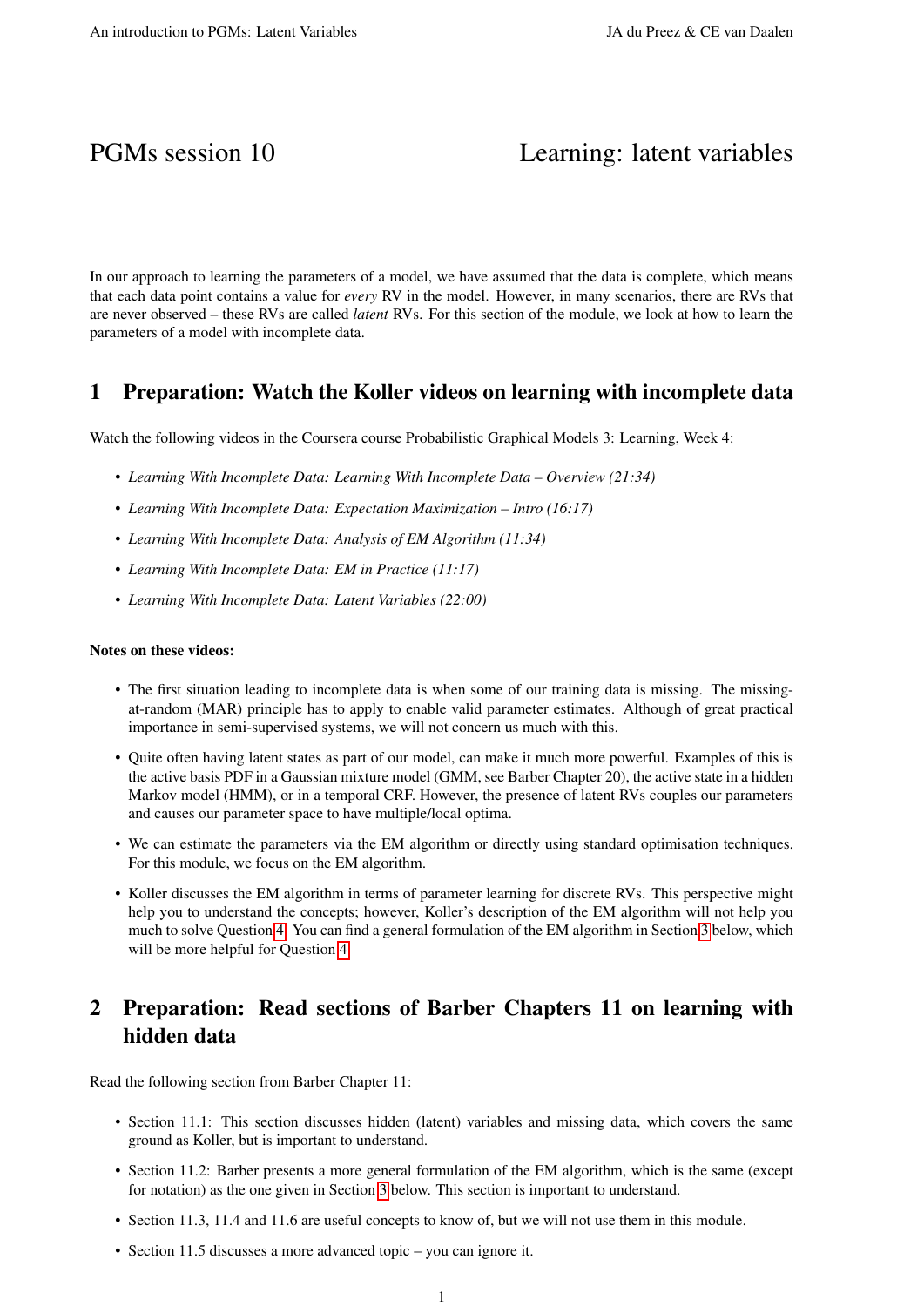# <span id="page-1-0"></span>3 Information: Overview of the EM algorithm

To help you bring the concepts related to the EM algorithm together, here is an overview of the derivation and resulting algorithm.

We divide the variables in our model into three groups:  $D$  are the observed variables,  $H$  the latent/hidden variables and  $\Theta$  the parameters. We want to maximise:

$$
p(\mathcal{D}|\Theta) = \sum_{\mathcal{H}} p(\mathcal{D}, \mathcal{H}|\Theta). \tag{1}
$$

Let  $q(\mathcal{H})$  be an arbitrary distribution over the latent variables. We can easily show that :

$$
\log p(\mathcal{D}|\Theta) = \mathcal{L}(q, \Theta) + \text{KL}(q \parallel p),\tag{2}
$$

where

$$
\mathcal{L}(q, \Theta) \triangleq \sum_{\mathcal{H}} q(\mathcal{H}) \log \left[ \frac{p(\mathcal{D}, \mathcal{H}|\Theta)}{q(\mathcal{H})} \right],
$$
  

$$
KL(q \| p) \triangleq -\sum_{\mathcal{H}} q(\mathcal{H}) \log \left[ \frac{p(\mathcal{H}|\mathcal{D}, \Theta)}{q(\mathcal{H})} \right].
$$
 (3)

(You can verify this by substituting and then simplifying while remembering that  $q(\mathcal{H})$  is a distribution.) Note that  $\mathcal{L}(q, \Theta)$  is a *functional* (i.e., it has an unspecified *function* q as parameter to optimise over) and KL(q  $\parallel p$ ) is the Kullback-Leibler divergence between distributions q and p. KL(q  $\parallel p$ )  $\geq$  0 with equality only if the two distributions coincide. This implies that  $\mathcal{L}(q, \Theta)$  is a lower bound for  $\log p(\mathcal{D}|\Theta)$ . We can now optimise by iterating over following two-step method until convergence is achieved:

1. In the E-step, we want to maximise this lower bound w.r.t.  $q(\mathcal{H})$ . We do so by annihilating the KL distance; i.e., by setting

$$
q(\mathcal{H}) = p\left(\mathcal{H}|\mathcal{D},\mathbf{\Theta}^{\text{old}}\right),\tag{4}
$$

where Θ<sup>old</sup> is the parameter estimate of the previous iteration. This requires that we do inference to determine the distribution  $q(\mathcal{H})$ . In essence this step replaces the hidden data with a distribution for it.

2. In the M-step, we hold  $q(\mathcal{H})$  fixed and maximise this lower bound  $\mathcal{L}(q, \Theta)$  w.r.t.  $\Theta$ . If not already at a maximum, this will cause the log-likelihood function  $\log p(\mathcal{D}|\Theta)$  to rise. Let us simplify a bit more:

$$
\sum_{\mathcal{H}} q(\mathcal{H}) \log \left[ \frac{p(\mathcal{D}, \mathcal{H} | \mathbf{\Theta})}{q(\mathcal{H})} \right] = \sum_{\mathcal{H}} q(\mathcal{H}) \log p(\mathcal{D}, \mathcal{H} | \mathbf{\Theta}) - \sum_{\mathcal{H}} q(\mathcal{H}) \log q(\mathcal{H}). \tag{5}
$$

The term on the right does not depend on  $\Theta$  and we can ignore it, leaving us with the auxiliary function

$$
\mathcal{Q}(\mathbf{\Theta}) \triangleq \sum_{\mathcal{H}} q(\mathcal{H}) \log p(\mathcal{D}, \mathcal{H}|\mathbf{\Theta}) = \langle \log p(\mathcal{D}, \mathcal{H}|\mathbf{\Theta}) \rangle_{q(\mathcal{H})}
$$
(6)

to optimise w.r.t. Θ. This is a particularly nice function to work with if our distribution is part of the exponential family. The log will cancel with the exp leaving us with a very clean function to optimise over. We can also extend the M-step to do a MAP estimate instead of an ML estimate – for this we need to maximise  $\mathcal{L}(q, \Theta) + \log p(\Theta)$  w.r.t.  $\Theta$ .

We can summarise the resulting iterative algorithm as shown below.

Algorithm 1 The expectation-maximisation (EM) algorithm

| $\mathbf{r}$ , $\mathbf{r}$ , $\mathbf{r}$ , $\mathbf{r}$ , $\mathbf{r}$ , $\mathbf{r}$ , $\mathbf{r}$ , $\mathbf{r}$ , $\mathbf{r}$ , $\mathbf{r}$ , $\mathbf{r}$ , $\mathbf{r}$ , $\mathbf{r}$ , $\mathbf{r}$ , $\mathbf{r}$ , $\mathbf{r}$ , $\mathbf{r}$ , $\mathbf{r}$ , $\mathbf{r}$ , $\mathbf{r}$ , |                                                                                               |                         |
|-------------------------------------------------------------------------------------------------------------------------------------------------------------------------------------------------------------------------------------------------------------------------------------------------------------|-----------------------------------------------------------------------------------------------|-------------------------|
| 1: Initialise $\Theta$ <sup>old</sup>                                                                                                                                                                                                                                                                       |                                                                                               |                         |
| 2: while not converged $do$                                                                                                                                                                                                                                                                                 |                                                                                               |                         |
| 3: $q(\mathcal{H}) \leftarrow p(\mathcal{H} \mathcal{D}, \Theta^{\text{old}})$                                                                                                                                                                                                                              |                                                                                               | $\triangleright$ E-step |
| argmax<br>$\Theta^{\mathrm{new}} \leftarrow \begin{bmatrix} 1 \end{bmatrix}$<br>$\mathcal{Q}(\mathbf{\Theta}),$<br>4:                                                                                                                                                                                       | where $Q(\Theta) = \sum_{\mathcal{H}} q(\mathcal{H}) \log p(\mathcal{D}, \mathcal{H} \Theta)$ | $\triangleright$ M-step |
| $\Theta^{\text{old}} \leftarrow \Theta^{\text{new}}$                                                                                                                                                                                                                                                        |                                                                                               |                         |
| $6:$ end while                                                                                                                                                                                                                                                                                              |                                                                                               |                         |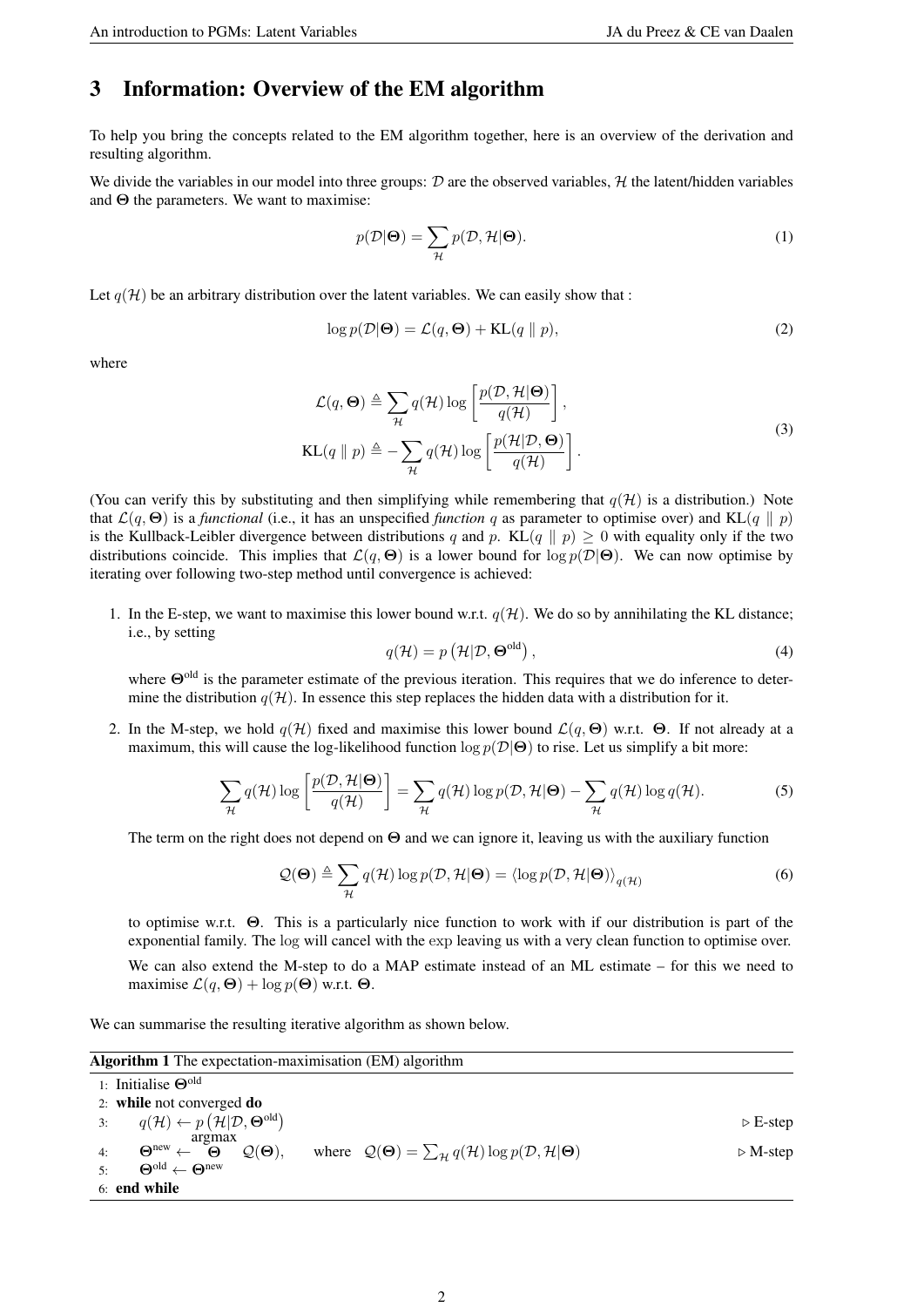# <span id="page-2-0"></span>4 Practical: EM for a regression example with multiple lines

For this question, we put a twist on the line-fitting problem of the past few assignments. In the previous assignments, the data points were noisy measurements of a line, and the  $y$ -coordinates of the endpoints of the line were unknown – these coordinates were the parameters to be estimated. In this assignment, we extend the problem to one where a data point is a noisy measurement of one of L different lines, and we try to estimate the y-coordinates of all the lines from the measurements. Consider the figure below with  $L = 2$  lines, and with the y-coordinates of both lines shown.



We know that there are two lines, but we do not know which of the two lines generated any specific measurement. We model this uncertain association between the lines and a measurement with a discrete RV  $z$ , where the value of  $z$  refers to the line that generated the measurement. For this two-line case, the measurement model of the previous assignments is now extended to become

$$
\hat{y} = \begin{cases}\n(1 - \alpha)y_I^1 + \alpha y_F^1 + v, & z = 1 \\
(1 - \alpha)y_I^2 + \alpha y_F^2 + v, & z = 2\n\end{cases},
$$
\n(7)

where the measurement noise for any point is given by  $v \sim \mathcal{N}(0, \sigma_v^2)$ . A measurement is therefore drawn from a different Gaussian distribution when line 1 generates the measurement than when line 2 generates the measurement.

In the general case where there are  $L$  lines, the y-coordinates of the left endpoints of the lines are given by  $\mathbf{y}_I = (y_I^1, \dots, y_I^L)$  and the y-coordinates of the right endpoints are given by  $\mathbf{y}_F = (y_F^1, \dots, y_F^L)$ . There are M association variables – one for each measurement – and the  $m$ th association variable is a discrete RV that can take on L possible values, or  $z^{[m]} \in \{1,\ldots,L\}$ . The quantities of the general description of the EM algorithm of Section [3](#page-1-0) are the following: the parameters are the endpoints of the lines,  $\Theta = (\mathbf{y}_I, \mathbf{y}_F)$ , the hidden variables are the M association variables,  $\mathcal{H} = (z^{[1]}, \ldots, z^{[M]})$ , and the data consists of the noisy measurements,  $\mathcal{D} =$  $(\hat{y}^{[1]},\ldots,\hat{y}^{[M]})$ . The objective of this question is to estimate the paramters  $\Theta$  from the data  $\mathcal D$  using the EM algorithm.

We can model this setup using a BN in plate notation as shown below.



From the BN, we can see that each measurement  $\hat{y}^{[m]}$  has an association variable  $z^{[m]}$  that functions as a "selector" of the lines parameterised by  $y_I$  and  $y_F$ . We assume that each line is equally likely to be selected, which means that  $p(z^{[m]}) = \frac{1}{L}$  (i.e., the prior distribution over  $z^{[m]}$  is uninformative or flat).

Since working out the EM algorithm for this example is somewhat involved, we will work through most of the development together; you will only need to complete the last bit of the development and implement the algorithm in code by yourself.

**E-step:** For the E-step, we have to calculate the posterior distribution over the hidden variables  $H$  given the data D and a specific set of parameters  $\Theta$ ; i.e., we should calculate  $p(\mathcal{H}|\mathcal{D}, \Theta)$ . This means that we have to perform inference for this model.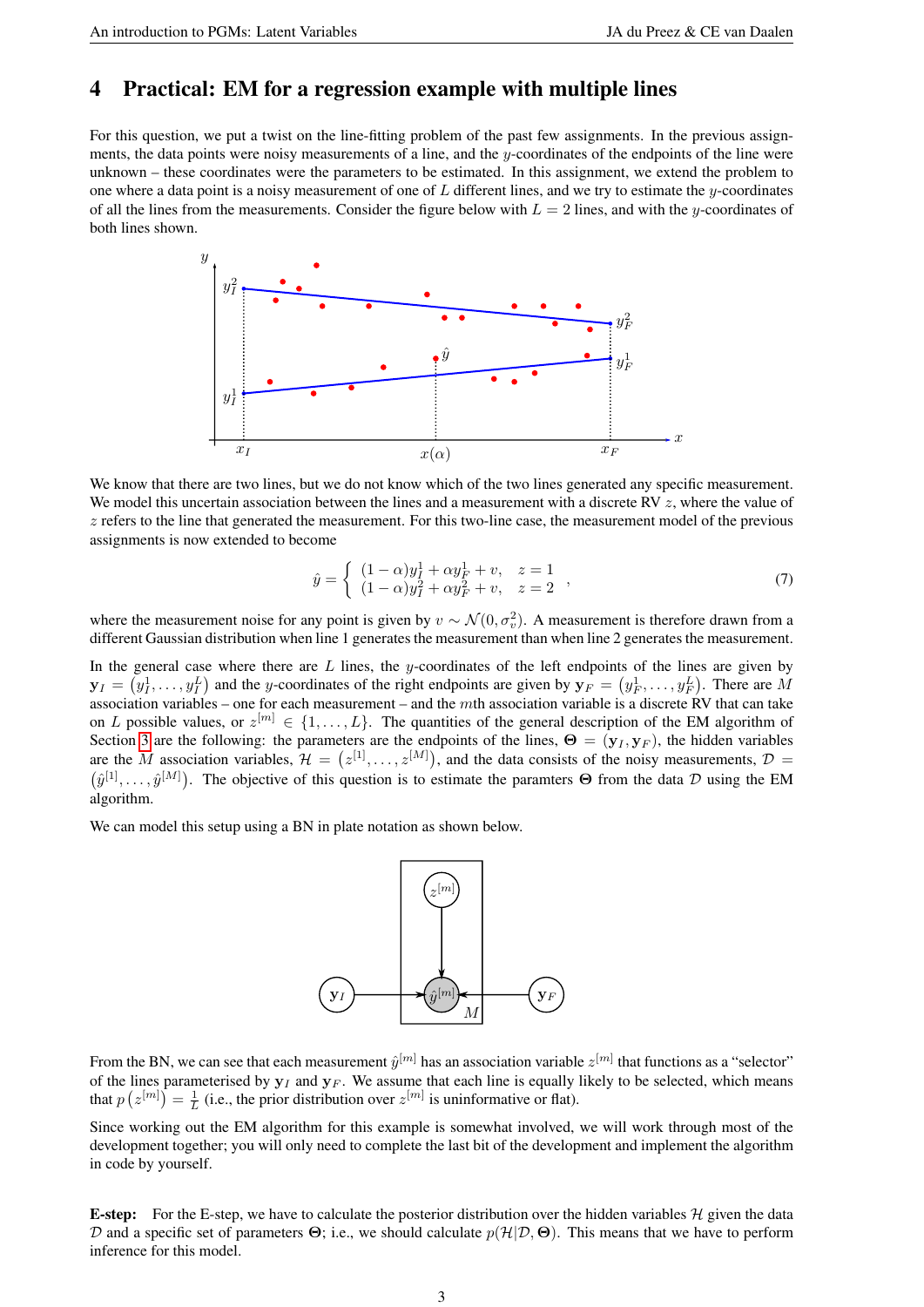Since the prior distributions over  $z^{[m]}$  are uninformative, they have no effect on inference, and we can omit them. The only factors of interest are therefore the likelihood functions for the measurements; the likelihood function of the mth measurement is given in the table below.

$$
\begin{array}{c|c}z^{[m]} & p\left(\hat{y}^{[m]}|\mathbf{y}_I,\mathbf{y}_F,z^{[m]}\right)\\ \hline 1 & \mathcal{N}\left(\hat{y}^{[m]};\left(1-\alpha^{[m]}\right)y^1_I+\alpha^{[m]}y^1_F,\sigma_v^2\right)\\ \hline \vdots & \vdots & \vdots\\ L & \mathcal{N}\left(\hat{y}^{[m]};\left(1-\alpha^{[m]}\right)y^L_I+\alpha^{[m]}y^L_F,\sigma_v^2\right)\end{array}
$$

As you can see, there is a different Gaussian likelihood function for each value of the association variable  $z^{[m]}$ . The combined likelihood function is the product of the likelihood functions for all the measurements, or

<span id="page-3-1"></span>
$$
p(\mathcal{D}|\mathcal{H},\mathbf{\Theta}) = \prod_{m=1}^{M} p\left(\hat{y}^{[m]}|\mathbf{y}_{I},\mathbf{y}_{F},z^{[m]}\right).
$$
 (8)

The posterior distribution over the hidden variables is now simply given by

<span id="page-3-0"></span>
$$
p(\mathcal{H}|\mathcal{D},\mathbf{\Theta}) \propto p(\mathcal{D}|\mathcal{H},\mathbf{\Theta})p(\mathbf{\Theta}),
$$
\n(9)

and since  $p(\Theta)$  is uninformative, the posterior is directly proportional to the combined likelihood. The only remaining step in this inference process is to normalise the result. Since the association variables are independent of each other in the posterior distribution (you can clearly see this from the BN, or from the factorisation of Equation [9](#page-3-0) as given by Equation [8\)](#page-3-1), we can normalise the factor over each association variable  $z^{[m]}$  separately, which results in the following table

$$
\begin{array}{c|c|c} z^{[m]} & q\left(z^{[m]}\right) = p\left(z^{[m]}|\hat{y}^{[m]}, \mathbf{y}_I, \mathbf{y}_F, \right) \\ \hline 1 & & \gamma_{1}^{[m]} \\ \vdots & & \vdots \\ L & & \gamma_{L}^{[m]} \end{array}
$$

where

$$
\gamma_l^{[m]} = \frac{\mathcal{N}\left(\hat{y}^{[m]}; \left(1 - \alpha^{[m]}\right) y_I^l + \alpha^{[m]} y_F^l, \sigma_v^2\right)}{\sum_{i=1}^L \mathcal{N}\left(\hat{y}^{[m]}; \left(1 - \alpha^{[m]}\right) y_I^i + \alpha^{[m]} y_F^i, \sigma_v^2\right)}.
$$
\n(10)

The values  $\gamma_1^{[m]}, \ldots, \gamma_L^{[m]}$  $L^{[m]}$  are called the *responsibilities*, and they represent the soft assocation between data point m and each of the lines. Note that there are  $M \times L$  responsibilities in total.

As specified in the E-step, we set  $q(\mathcal{H})$  equal to this posterior; i.e.,

<span id="page-3-2"></span>
$$
q(\mathcal{H}) = \prod_{m=1}^{M} q\left(z^{[m]}\right) = \prod_{m=1}^{M} p\left(z^{[m]}|\hat{y}^{[m]}, \mathbf{y}_{I}, \mathbf{y}_{F}, \right),\tag{11}
$$

where  $p(z^{[m]}|\hat{y}^{[m]}, \mathbf{y}_I, \mathbf{y}_F)$  is specified in the table above. The distribution  $q(\mathcal{H})$  is therefore parameterised by the  $M \times L$  responsibilities.

**M-step:** The aim of the M-step is to construct the function  $Q(\Theta)$  using distribution  $q(\mathcal{H})$ , and then to find the parameters Θ that maximmise this function.

We start this step by writing down the joint distribution  $p(\mathcal{D}, \mathcal{H}|\Theta)$ , which is simply the product of factors in the model,

<span id="page-3-3"></span>
$$
p(\mathcal{D}, \mathcal{H}|\mathbf{\Theta}) = \prod_{m=1}^{M} p\left(\hat{y}^{[m]}|\mathbf{y}_{I}, \mathbf{y}_{F}, z^{[m]}\right) p\left(z^{[m]}\right).
$$
 (12)

Function  $Q(\Theta)$  is then given by

$$
Q(\Theta) = \sum_{\mathcal{H}} q(\mathcal{H}) \log p(\mathcal{D}, \mathcal{H} | \Theta)
$$
  
= 
$$
\sum_{z^{[1]}, \dots, z^{[M]}} \left[ \prod_{i=1}^{M} q\left(z^{[i]}\right) \right] \left[ \sum_{m=1}^{M} \log p\left(\hat{y}^{[m]} | \mathbf{y}_I, \mathbf{y}_F, z^{[m]}\right) + \sum_{m=1}^{M} \log p\left(z^{[m]}\right) \right]
$$
  
= 
$$
\sum_{m=1}^{M} \left\{ \sum_{z^{[1]}, \dots, z^{[M]}} \left[ \prod_{i=1}^{M} q\left(z^{[i]}\right) \right] \log p\left(\hat{y}^{[m]} | \mathbf{y}_I, \mathbf{y}_F, z^{[m]}\right) \right\} + \sum_{z^{[1]}, \dots, z^{[M]}} \left[ \prod_{i=1}^{M} q\left(z^{[i]}\right) \right] \left[ M \log \frac{1}{L} \right],
$$
(13)